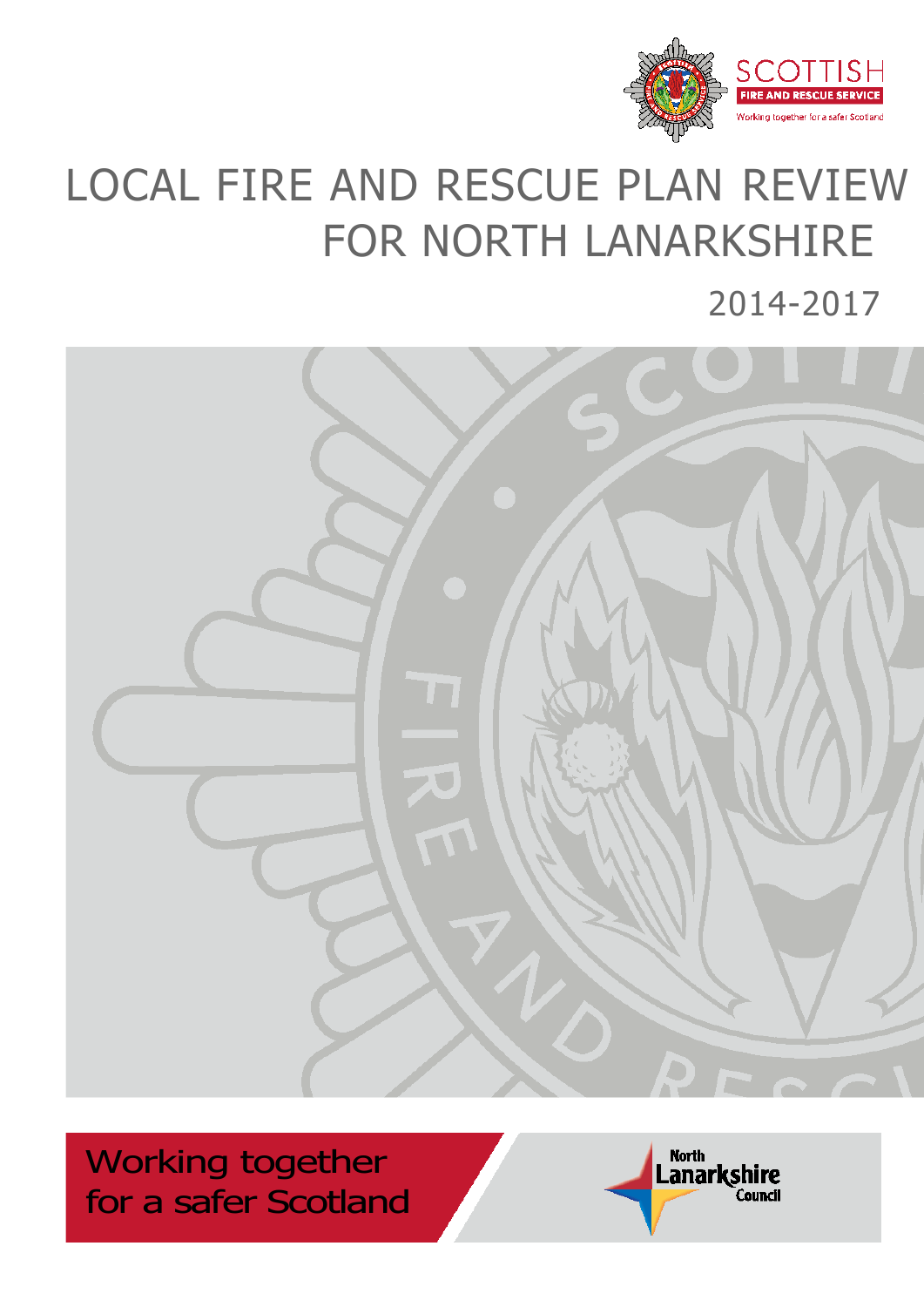## **Contents**

| Introduction                                      |    |
|---------------------------------------------------|----|
| Reduction of Accidental Dwelling Fires            |    |
| Reduction in Fire Casualties and Fatalities       |    |
| Reduction in Deliberate Fire Setting              | h  |
| Reduction in Fire in Non-Domestic Properties      |    |
| Reduction in Casualties from Non-Fire Emergencies | 8  |
| Reduction in Unwanted Fire Alarm Signals          | 10 |
| The Way Forward                                   | 11 |
| Glossary of Terms                                 | 12 |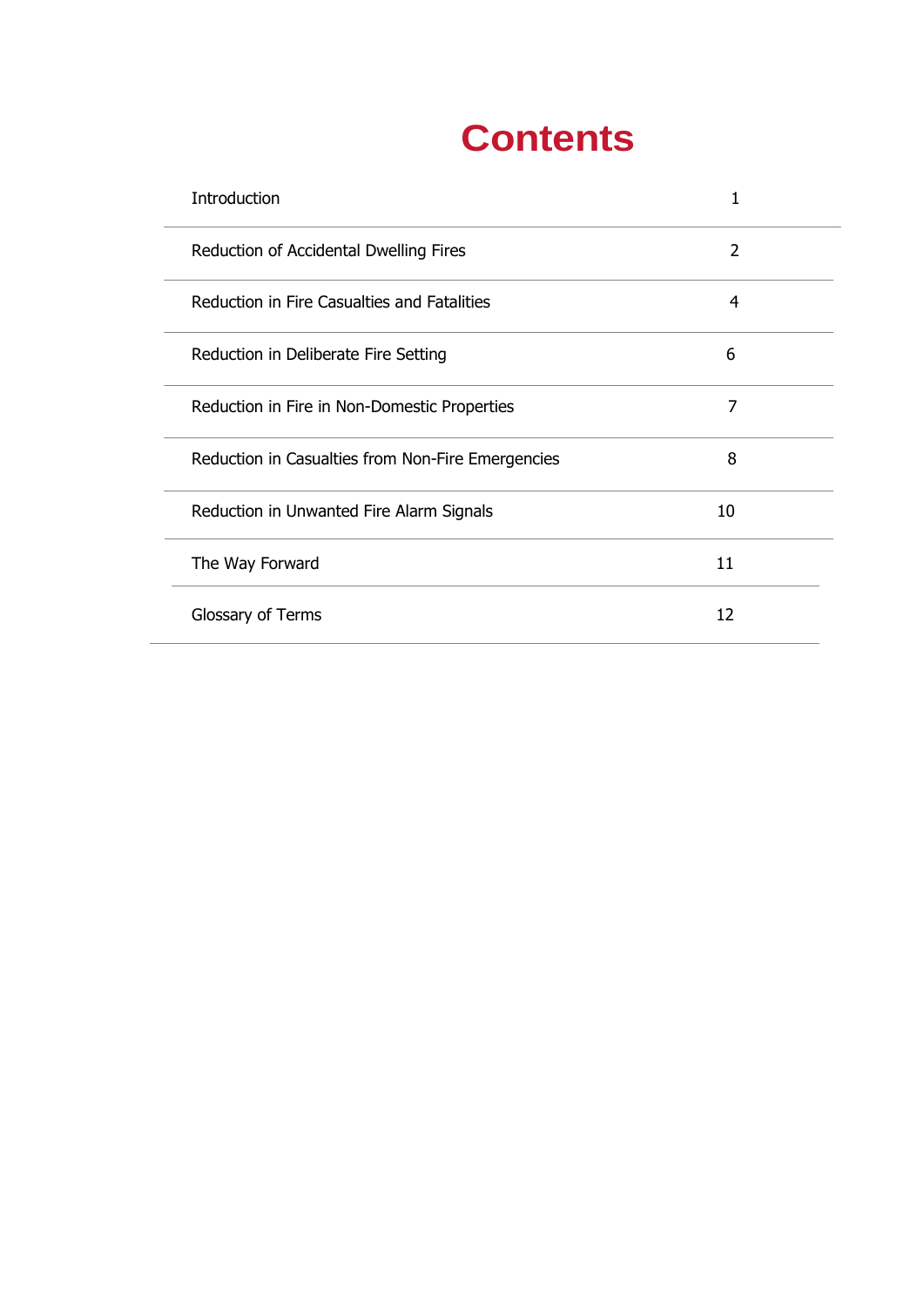### **Introduction**

The Scottish Fire and Rescue Service (SFRS) are required under the Fire (Scotland) Act 2005 as amended, to prepare Local Fire and Rescue Plans for each local authority in Scotland. Following the publication of the Service's Strategic Plan in 2013, the first Local Plans were published in April 2014.

These plans were developed to direct the Service through the initial consolidation journey and have helped to forge the Service's place as a national organisation with a strong sense of local accountability. Against the drive of public sector reform, the local planning landscape continues to evolve to provide a greater focus on protecting the most vulnerable and improving community outcomes through collaborative working.

The publication of the new three-year Strategic Plan in October 2016 now instigates a timely requirement to carry out a mandatory review of all Local Fire and Rescue Plans. This review will provide information on how well the Service is performing against existing priorities as well as highlighting areas for continued improvement and opportunities for change against the growing needs of our communities.

This review has been carried out with a view not only on the performance over the last three years but with a clear focus on taking the lessons learnt into the next three year delivery plan for North Lanarkshire. The new plan will come into effect from December 2017 and will take cognizance of the changes that have taken place over the last few years.

These chances have been considerable within the community planning arena and a number of new areas of legislation have changed the focus for all organisations who work within the context of improving community planning and safety. These include the Community Empowerment (Scotland) Act 2015 and the Community Justice (Scotland) Act 2016. The integration of health and social care has also had an impact on the partners across the community safety arena.

It is noted that the Scottish Fire and Rescue Service cannot make a difference across our communities without working in partnership with other agencies and also the communities themselves. The North Lanarkshire Partnership is a key delivery mechanism for community safety and the Service has worked closely with North Lanarkshire Council and the other agencies that make up that partnership. The changes to the North Lanarkshire Partnership will be covered in a separate section of this review.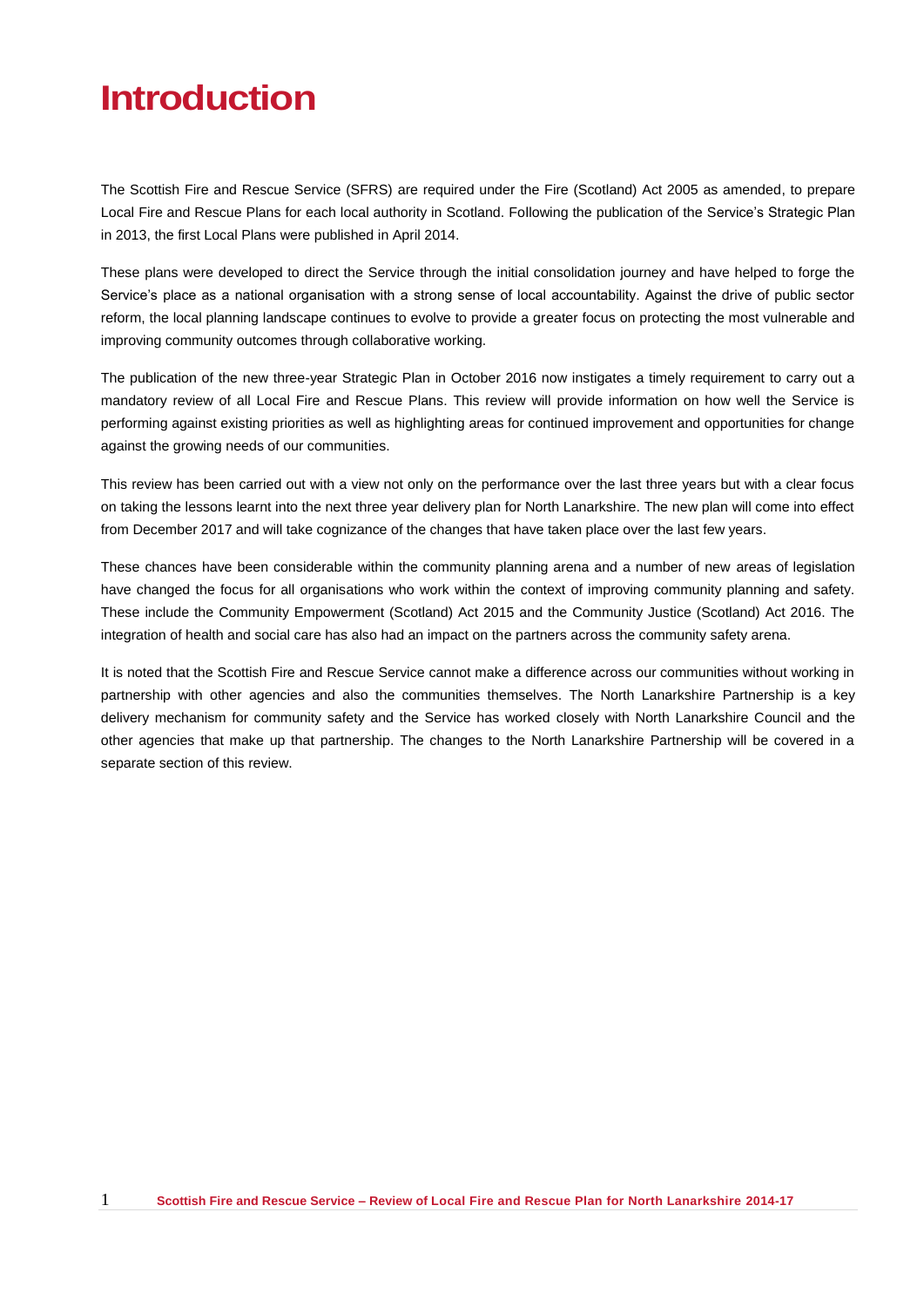### **2. Reduction of Accidental Dwelling Fires**

Throughout North Lanarkshire, dwelling fires occur within a wide variety of home types. Statistical analysis has shown that the majority of dwelling house fires occur in the social rented sector. A high percentage of these fires start in the kitchen when the occupier was cooking or had cooked food.

In North Lanarkshire, dwelling house fires are more prominent in several ward areas. Additional significant contributory risk factors are the consumption of alcohol and/or drugs allied to the use of smoking materials in the fires that occur.

There has been a continued increase of accidental dwelling fire incidents attended by SFRS over the past couple of years; this increase is attributed in part to the increased number of smoke alarms which are providing early warning to occupiers who then contact SFRS. The severity of domestic fires is greatly reduced which again is attributed to the early warning provided by fitted smoke alarms.

Due to the level of automatic smoke detection within domestic dwellings, the SFRS is being mobilised to a significant number (51%) of domestic dwelling fires which have been extinguished by the occupants before the arrival of SFRS operational resources. These are known as Code 4 fires; which are minor in nature due to the early detection and intervention by the occupier.

Of the 2015 – 2016 incidents; SFRS have had to undertake firefighting action on a total of 62 (21%) occasions. The remaining 92 incidents SFRS carried out basic actions such as removing items from heat source without any further firefighting action required. In terms of fire damage there were 176 incidents where no fire damage occurred (60%).

Dwelling fires can have a significant negative impact upon both individuals and the community and are financially costly to house holders and housing providers in terms of repair and the reinstatement of homes. By giving safety advice and fitting smoke detectors, the SFRS can reduce the risk of fire and its associated human and financial costs as well as enhancing community safety.

The table below gives the number of dwelling fire incidents in North Lanarkshire in relation to the target of a 10% reduction over an average of three years.

|                                            | <b>Financial Year</b><br>$13 - 14$ | <b>Financial Year</b><br>$14 - 15$ | <b>Financial Year</b><br>$15 - 16$ | <b>Target</b> | <b>RAG</b> |
|--------------------------------------------|------------------------------------|------------------------------------|------------------------------------|---------------|------------|
| <b>Accidental</b><br><b>Dwelling Fires</b> | 259                                | 286                                | 294                                | 280           |            |

Table 1: Accidental Dwelling Fire by Financial Year

When compared to the rest of Scotland on a per 10,000 head of population basis North Lanarkshire at 8.29 sit just below the Scottish average of 8.58 and slightly above the midpoint when compared to other Local Authority areas. This can be seen in graph 1 shown below which highlights the North Lanarkshire performance in the red column.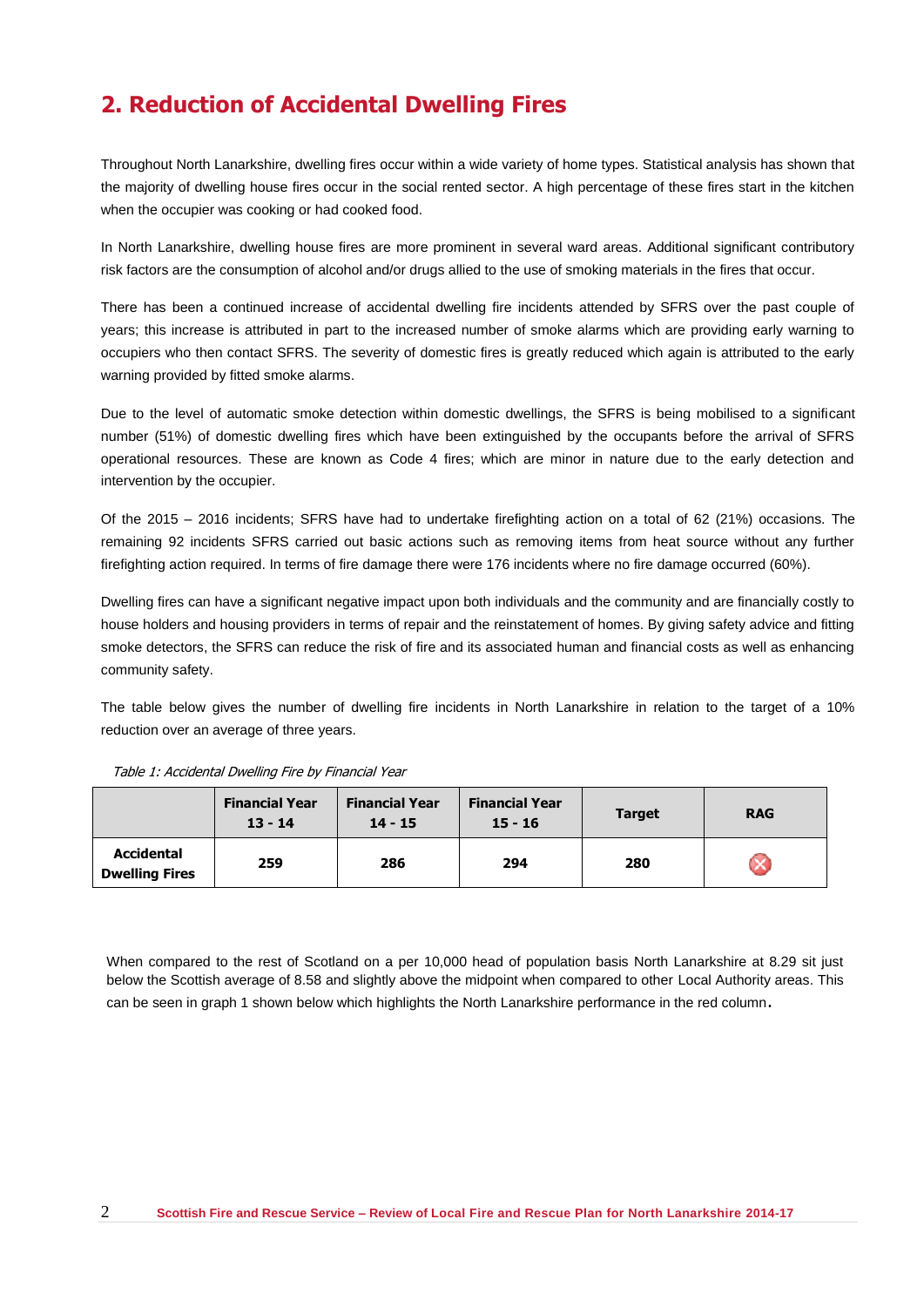

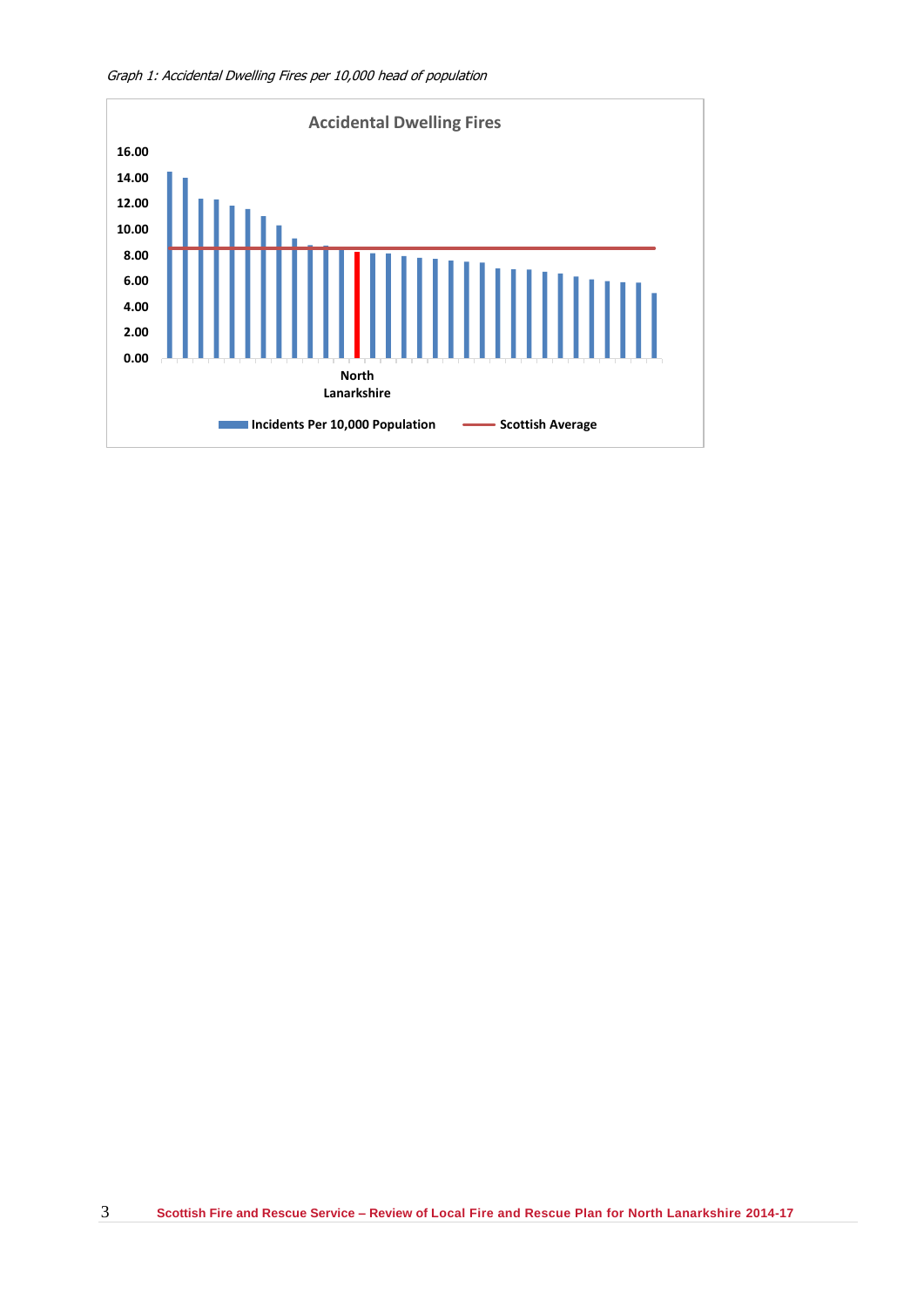#### **Reduction in Fire Casualties and Fatalities**

The reduction of fire casualties and fatalities is directly linked to the reduction in dwelling house fires. The reduction of fire fatalities and casualties, for which the biggest contributory factors are cooking and alcohol/drugs, is at the core of preventative activities carried out by SFRS in the North Lanarkshire Area.

Vulnerable people within our communities continue to be those most at risk from fire. Older people, those with disabilities, those who live alone and those with alcohol and drugs dependencies provide the SFRS with serious challenges in relation to engagement and reduction strategies. Closer working with partner organisations with regards to single shared assessments and signposting of vulnerable persons proves an effective method of identification and engagement. Fire casualties are more likely to occur in the areas with highest operational demand.

Within the North Lanarkshire area Home Fire Safety Visits are carried out by operational crews based at the stations and specialist Community Action Team members. During the visits smoke detectors are fitted to every level of the accommodation to ensure that early warning is given in the event of fire. Whilst there has been a drive to increase the number of visits there has also been a focus on trying to reach the most vulnerable in our communities. This has been done by working in partnership with other organisations and there have been an increasing number of referrals from partners over the three year period.

The SFRS have delivered training to personnel in our partner agencies to ensure that they have the relevant skills to identify and refer those most at risk. Table 2, below shows the range of partners that have referred people to the SFRS who they believe to be at risk of fire in their homes.

| <b>Referral Agencies</b>                   |                                      |  |
|--------------------------------------------|--------------------------------------|--|
| <b>Addiction</b>                           | <b>Deafblind</b>                     |  |
| <b>Alzheimer's Scotland</b>                | <b>GHA</b>                           |  |
| <b>ADP</b>                                 | <b>Homegroup</b>                     |  |
| <b>Bield Housing</b>                       | <b>Homeless Service</b>              |  |
| <b>British Red Cross</b>                   | <b>Housing</b>                       |  |
| <b>Cornerstone Care Services</b>           | <b>Integrated Addiction Services</b> |  |
| <b>Cumbernauld Action Care for Elderly</b> | <b>KEY Community Support</b>         |  |
| <b>Motherwell Dementia Project</b>         | Kildrum                              |  |
| <b>Motherwell Dementia Project</b>         | <b>Police Scotland</b>               |  |
| <b>NHS Lanarkshire</b>                     | <b>Richmond Fellowship</b>           |  |
| <b>NL Northern Corridor Initiative</b>     | <b>Scottish Ambulance Service</b>    |  |
| <b>NLC Homecare</b>                        | <b>Safer Homes</b>                   |  |
| <b>Salvation Army</b>                      | <b>Social Services</b>               |  |
| <b>SCRS</b>                                | <b>Victim Support</b>                |  |
| <b>Women's Aid</b>                         | <b>WLC Housing</b>                   |  |

Table 2: List of Partner Agencies That Carry out Referrals

Table 3 shows the number of Home Fire Safety (HFSVs) carried out in the North Lanarkshire area over the three year period and the number of partner referrals that were made which resulted in a HFSV being carried out for the identified individual or family at risk.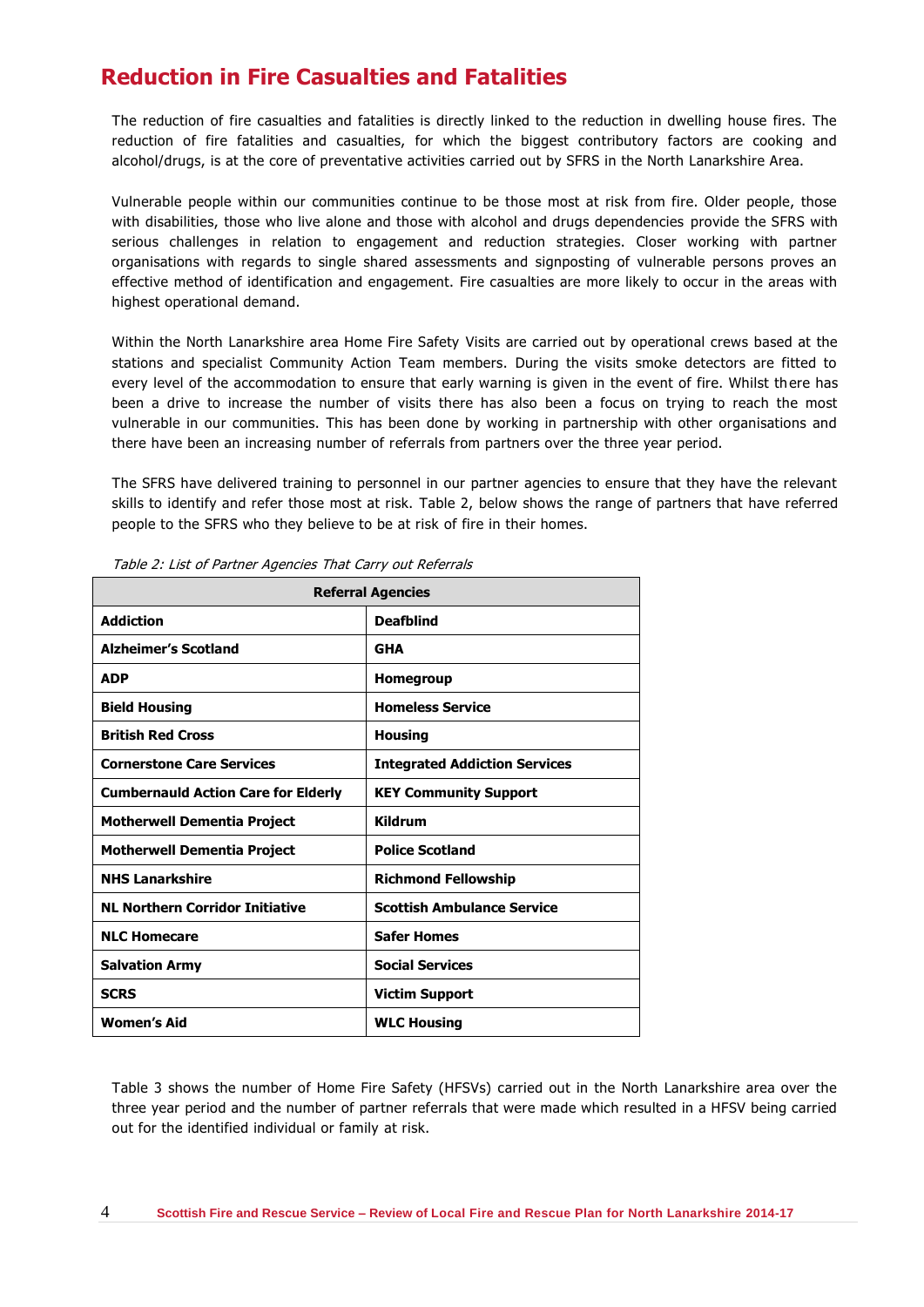#### Table 3: Number of HFSVs and Referrals Carried out per year

| <b>Financial Year</b>        | $13 - 14$ | $14 - 15$ | Year 15 - 16 |
|------------------------------|-----------|-----------|--------------|
| <b>HFSVs</b>                 | 2833      | 3495      | 4159         |
| <b>Partnership Referrals</b> | 251       | 611       | 801          |

The early warning of a fire in a household allows the occupants to evacuate the premises and minimize the harm from fire. The number of casualties within the North Lanarkshire area has been above the reduction target of 5% reduction over an average of three years. The number of casualties that only required a precautionary check up on scene was 35% of all casualties across the three years.

Table 4 below shows the figures for fire casualties across the three year period against the target reduction. This has been a reduction over the three years but has failed to reach the full 5% reduction target.

Table 4: Number of Fire Casualties by Financial Year

|                                  | <b>Financial Year</b><br>$13 - 14$ | <b>Financial Year</b><br>$14 - 15$ | <b>Financial Year</b><br>$15 - 16$ | <b>Target</b> | <b>RAG</b> |
|----------------------------------|------------------------------------|------------------------------------|------------------------------------|---------------|------------|
| <b>Fire</b><br><b>Casualties</b> | 105                                | 78                                 | 89                                 | 86            |            |

When compared to the rest of Scotland on a per 10,000 head of population basis North Lanarkshire at 1.12 sit below the Scottish average of 1.26 and slightly below the midpoint when compared to other Local Authority areas. This can be seen in graph 2 shown below which highlights the North Lanarkshire performance in the red column.



Graph 2: Accidental Dwelling Fire Fatalities and Casualties per 10,000 head of population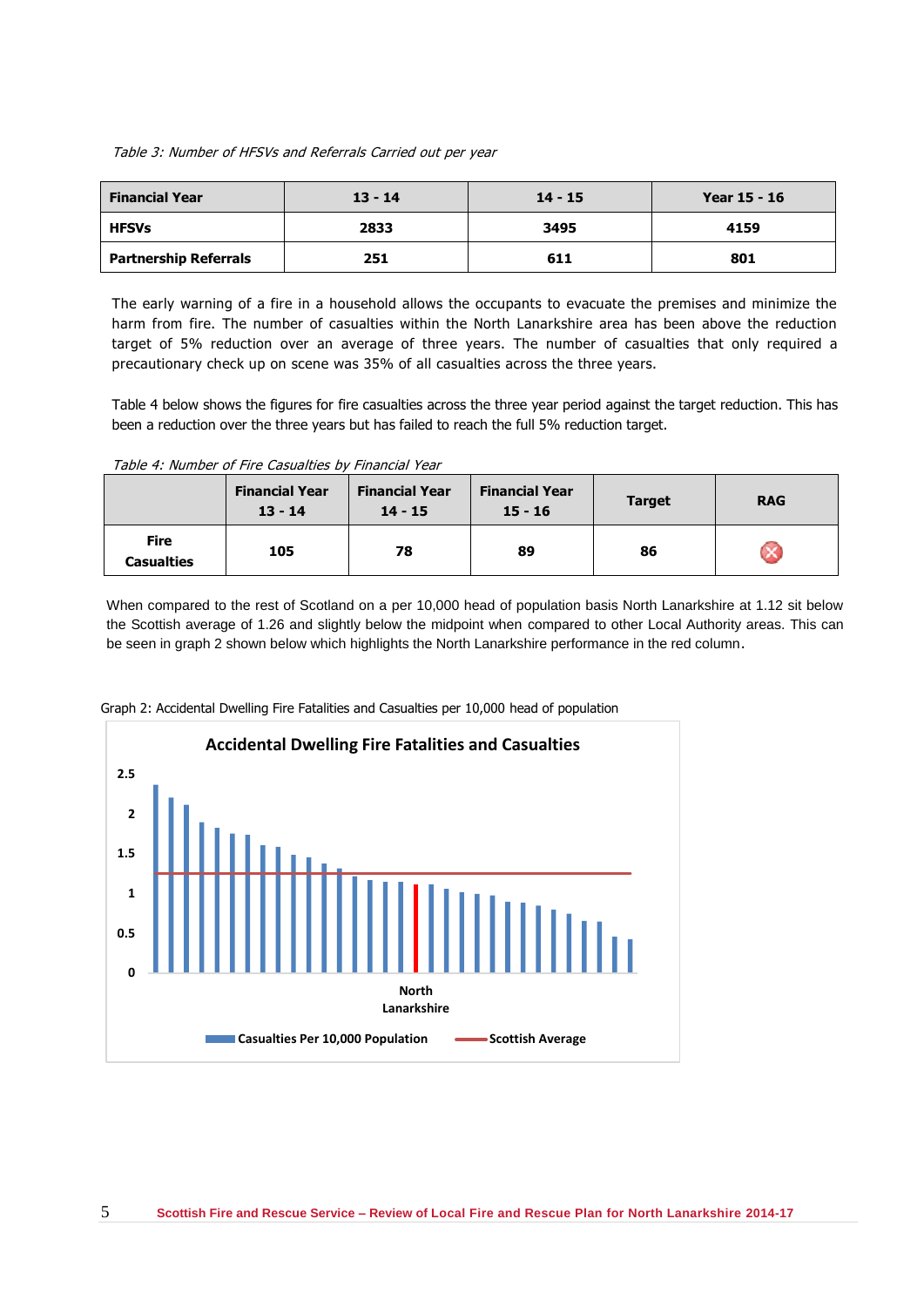#### **4. Reduction of Deliberate Fire Setting**

In the North Lanarkshire Area, deliberate fire setting has historically been a significant problem that can be closely linked to antisocial behavior. Secondary fires (refuse and grass) are on a downward trajectory; however they still account for a high percentage of our operational activity and place a huge strain on the SFRS ability to effectively provide its operational response to real emergencies.

The SFRS work with partners to identify areas of high operational demand and put in place measures to reduce demand, and where possible, hold those responsible to account. Police Scotland provides key support in identifying those responsible for deliberate fire setting. The use of Close Circuit TV (CCTV) cameras has been utilized to assist in identifying where and who set deliberate fires. A direct link between the Fire Control Room in Johnstone and the control room for the CCTV network in North Lanarkshire has been established and the SFRS alert the CCTV control room as soon as a call comes into the Service which is suspected to be a deliberate fire incident.

The North Lanarkshire area runs a Firesetter program which is delivered by specially trained officers. This has been utilised to great effect. Reports from the North Lanarkshire Social Work's Early and Effective Intervention team in respect of their referrals to Scottish Fire and Rescue Service, is that no one that has been referred has reoffended since their attendance on the fire-setter intervention programme.

Table 5 below shows the number of deliberate fires in the North Lanarkshire area over the three year period. Whilst the general trend is downwards, the target of a 10% reduction over an average of three years has not been reached.

| Table 5: Demberate The Setting by Thiancial Team | <b>Financial Year</b><br>$13 - 14$ | <b>Financial Year</b><br>$14 - 15$ | <b>Financial Year</b><br>$15 - 16$ | <b>Target</b> | <b>RAG</b> |
|--------------------------------------------------|------------------------------------|------------------------------------|------------------------------------|---------------|------------|
| <b>Deliberate</b><br><b>Fire setting</b>         | 1980                               | 1588                               | 1721                               | 1585          |            |

Table 5: Deliberate Fire Setting by Financial Year

When compared to the rest of Scotland on a per 10,000 head of population basis North Lanarkshire at 10.39 sit very slightly above the Scottish average of 10.34 and slightly above the midpoint when compared to other Local Authority areas. This can be seen in graph 3 shown below which highlights the North Lanarkshire performance in the red column.

Graph 3: Deliberate Secondary Refuse Fires per 10,000 head of population

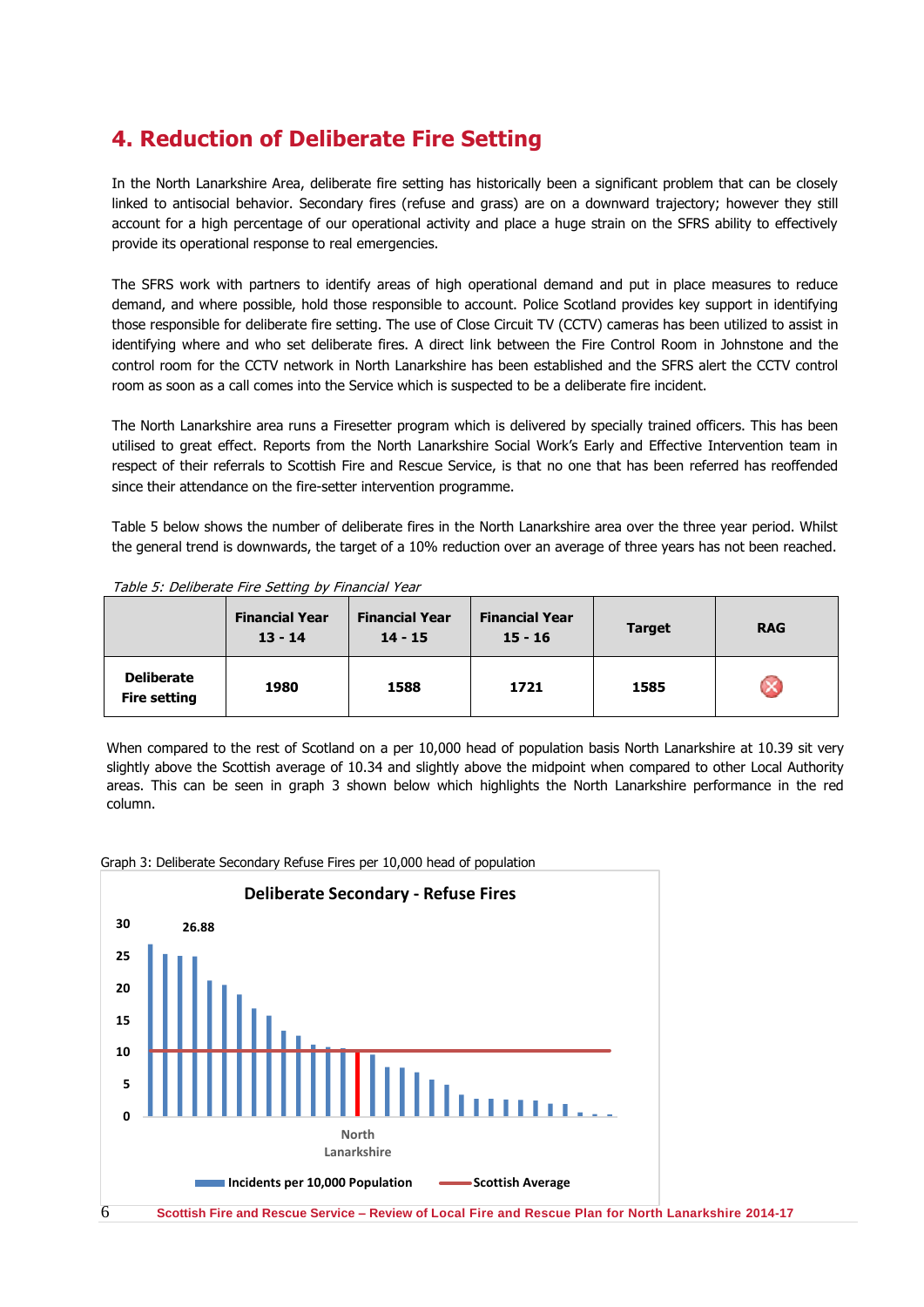#### **5. Reduction of Fires in Non-Domestic Properties**

Fires in workplaces and business premises are classed as Non-Domestic Fires and come under the scope of the Fire (Scotland) Act 2005. Sleeping risks are seen as a particularly high fire risk since most fatal fires occur at night when people are less vigilant and at their most vulnerable. Residential care homes, student accommodation and selfcontained sheltered housing make up the greatest proportion of these incidents within the North Lanarkshire area.

High risk properties are audited on a yearly basis to ensure that the fire safety arrangements within the property are to a suitable standard. For some buildings, joint inspections are carried out with other organisations e.g. Health and Safety Executive, Police Scotland, Trading Standards and Environmental Health.

These audits are carried out by either a legislative Fire Safety Enforcement Officer or an Auditing Officer. These officers are specially trained in relation to the implementation of the legislation within the Fire (Scotland) Act 2005 and Fire Safety (Scotland) Regulations 2006. Any fire within a relevant premise is defined as a risk failure and will result in a Post Fire Audit to fully identify the exact risk assessment failure and issue the appropriate level of Notice under the Act.

Table 6 below shows the number of Non-Domestic property fires in the North Lanarkshire area for the three year period. The general trend has remained static and is not in line with the 5% reduction over an average of three years.

|                                          | <b>Financial Year</b><br>$13 - 14$ | <b>Financial Year</b><br>$14 - 15$ | <b>Financial Year</b><br>$15 - 16$ | <b>Target</b> | <b>RAG</b> |
|------------------------------------------|------------------------------------|------------------------------------|------------------------------------|---------------|------------|
| <b>Deliberate</b><br><b>Fire setting</b> | 135                                | 126                                | 138                                | 126           |            |

Table 6: Fires in Non-Domestic Property by Financial Year

When compared to the rest of Scotland on a per 10,000 head of population basis North Lanarkshire at 2.75 sit slightly below the Scottish average of 2.91 and slightly above the midpoint when compared to other Local Authority areas. This can be seen in graph 4 shown below which highlights the North Lanarkshire performance in the red column.

#### Graph 4: Non-Domestic Fires per 10,000 head of population

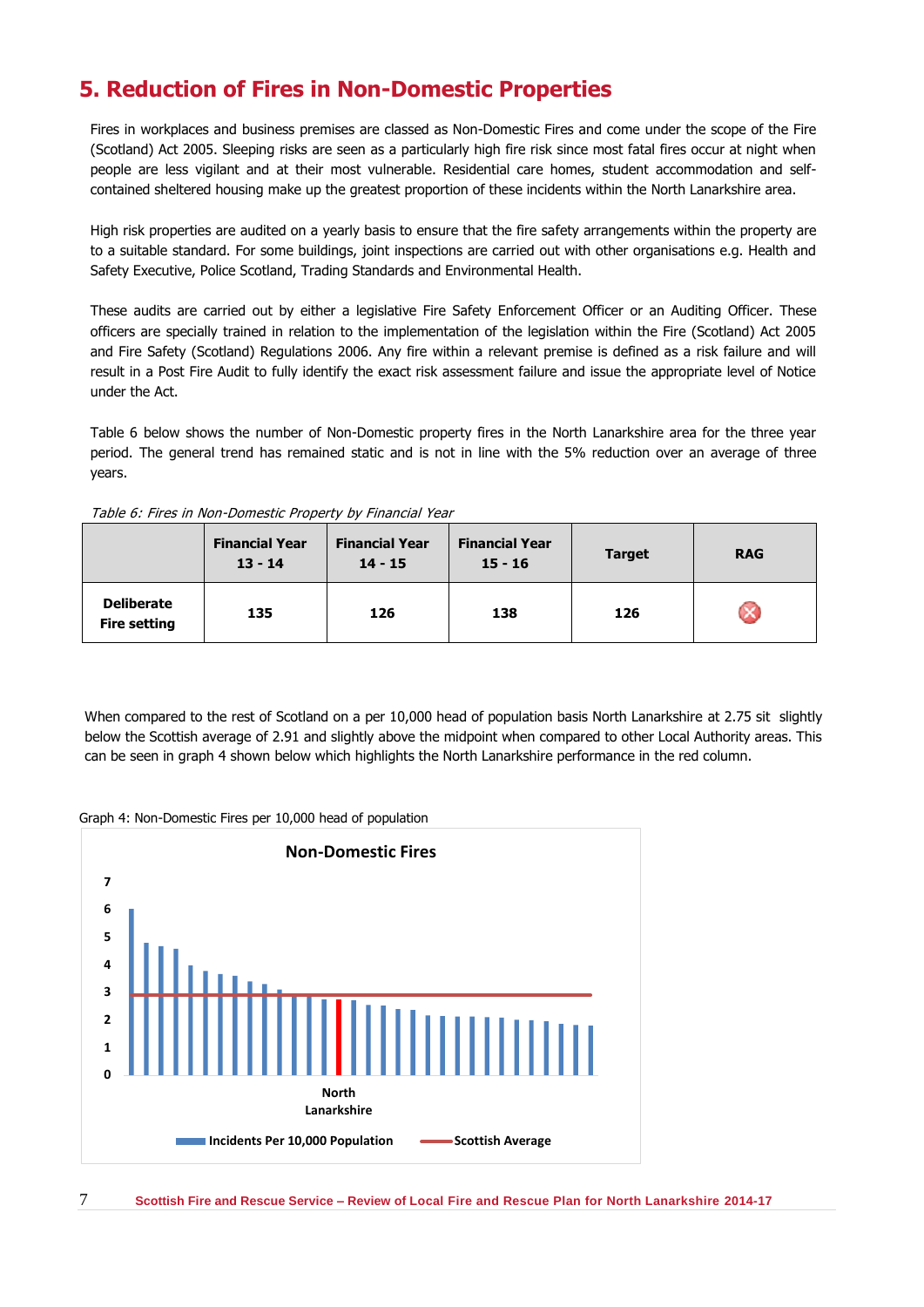#### **6. Reduction in Casualties from Non Fire Emergencies**

A central part of the SFRS's role is responding to Non-Fire Emergencies such as Road Traffic Collisions (RTCs), building collapse, water rescue incidents and flooding. Operational Firefighters are trained to a high standard and have at their disposal the most modern equipment for extricating people in rescue situations and administering first aid to casualties. The SFRS also work closely with other emergency responders such as the Scottish Ambulance Service Special Operations Response Team (SORT), to ensure that medical interventions are provided with minimum delay.

Attendance at RTCs is a core role for the SFRS but primary responsibility for road safety lies with Transport Scotland, Police Scotland and Local Authorities. The SFRS has a crucial role in supporting those organisations activities at a local level and can provide access to hard hitting education programmes aimed at the most at risk groups to highlight the consequences of RTCs and dangerous driving. National statistics identify that the most at risk group are young male drivers who we include in our "Cut it out" programme which is aimed at 5th and 6th year school pupils.

The SFRS have in recent years has been increasing working with the Scottish Ambulance Service (SAS) in a number of areas. This has included attendance at incidents where there is a medical emergency and the premise is locked and the SAS cannot gain entry. The SFRS will attend the incident to gain entry and to assist the SAS when any casualty is located in the premise. In more recent times the SFRS has been co responding to out of hospital cardiac arrests. This additional activity will inevitably cause a rise in casualty numbers as the SFRS strives to ensure that the local communities have the most efficient emergency response possible.

Table 7 shows the number of casualties from Non-Fire emergencies over the three year period. This shows an increase in the number of casualties and reflects the increased number of emergencies that the SFRS are attending. This upward trend is likely to continue as the Service increases the number attendances to medical related emergencies in the future.

|                                                          | <b>Financial Year</b><br>$13 - 14$ | <b>Financial Year</b><br>$14 - 15$ | <b>Financial Year</b><br>$15 - 16$ | <b>Target</b> | <b>RAG</b> |
|----------------------------------------------------------|------------------------------------|------------------------------------|------------------------------------|---------------|------------|
| <b>Casualties</b><br>from Non Fire<br><b>Emergencies</b> | 151                                | 135                                | 197                                | 153           |            |

Table 7: Casualties from Non Fire Emergencies by Financial Year

When compared to the rest of Scotland on a per 10,000 head of population basis North Lanarkshire at 3.98 sit below the Scottish average of 4.56 and below the midpoint when compared to other Local Authority areas. This can be seen in graph 5 shown below which highlights the North Lanarkshire performance in the red column.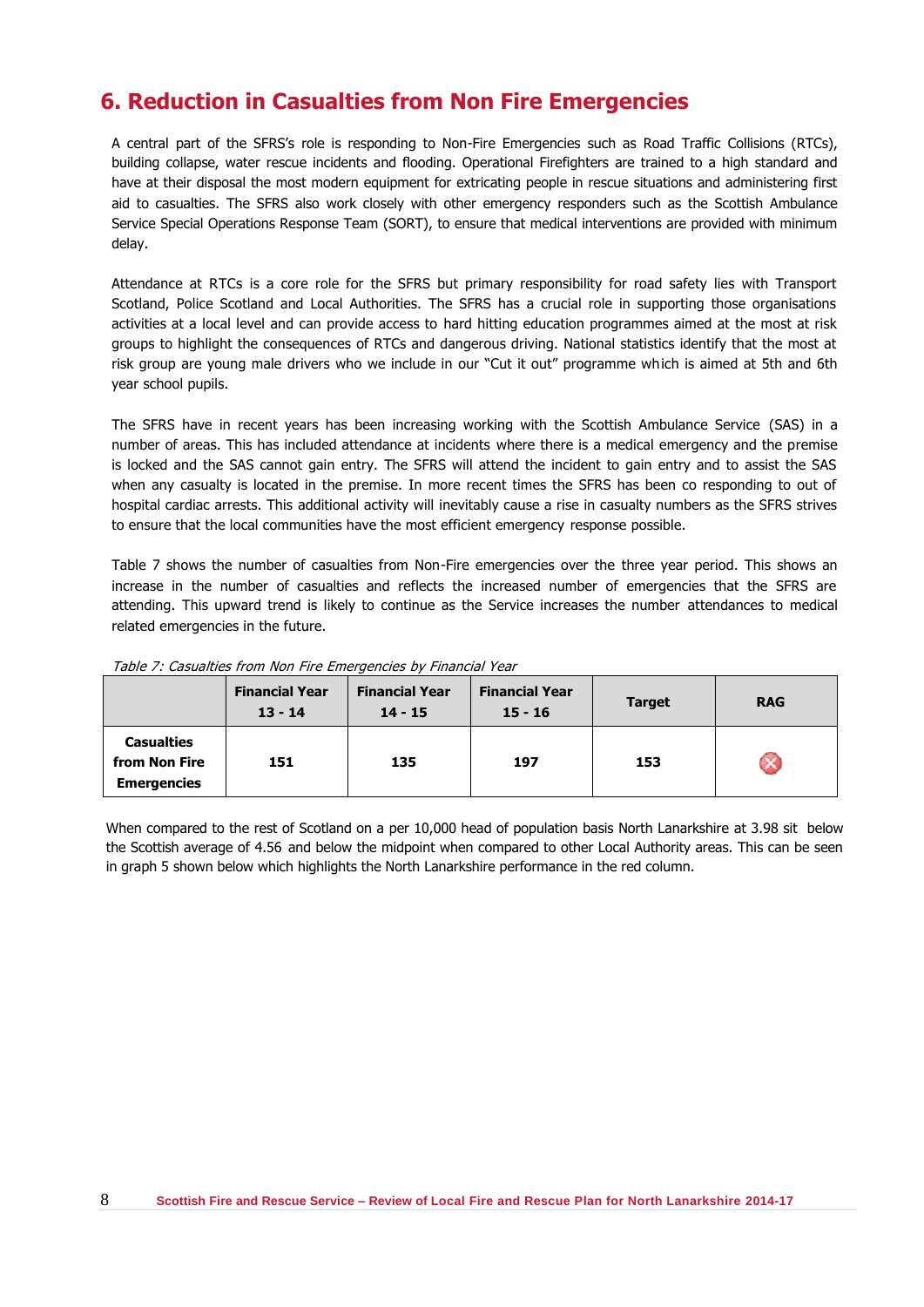

Graph 5: Non-Fire Emergency Casualties per 10,000 head of population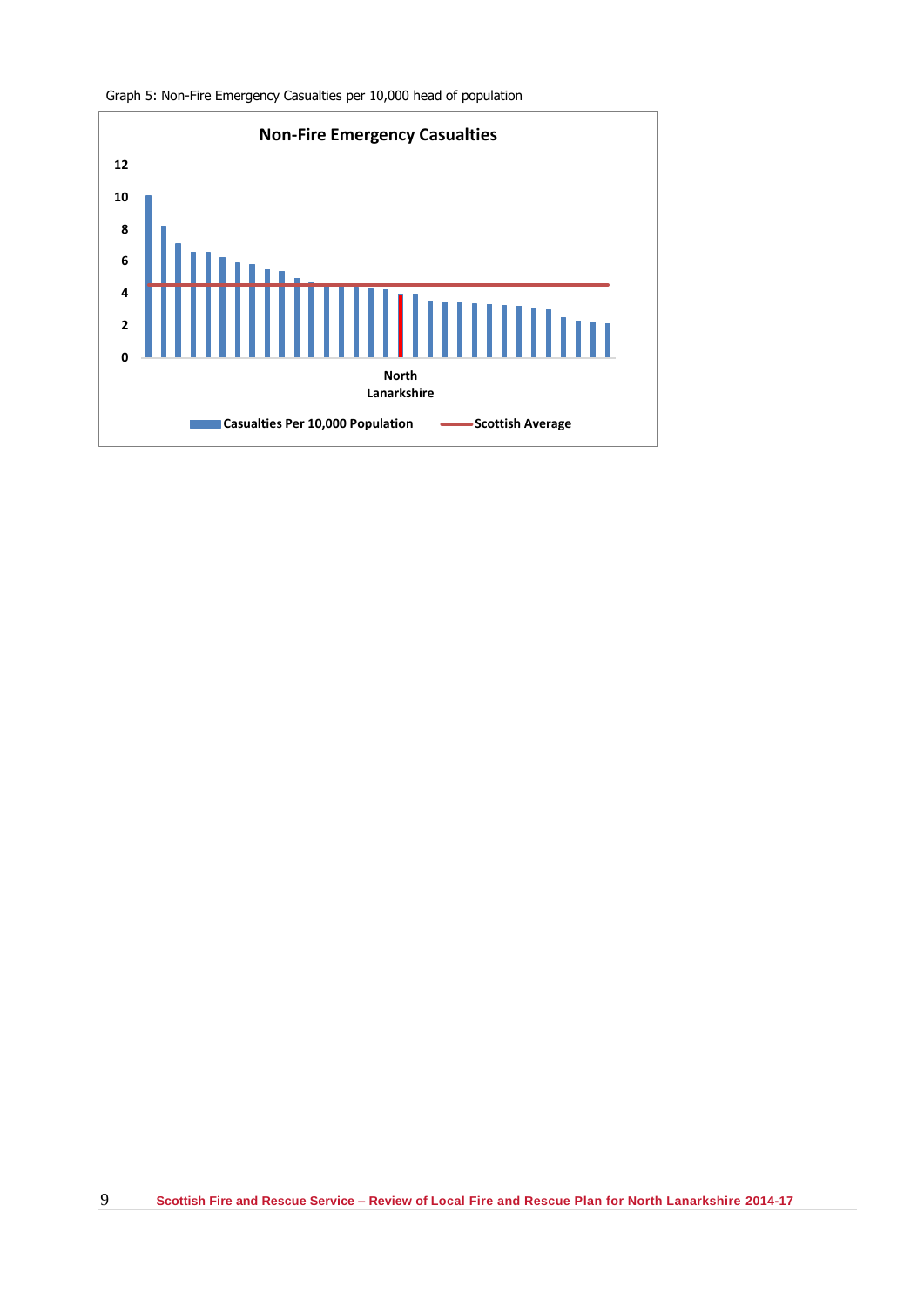### **7. Reduction of Unwanted Fire Alarm Signals**

Unwanted Fire Alarm Signals (UFAS) are those occasions when an automated fire alarm activates and results in a mobilisation of SFRS resources, when the reason for that alarm turns out to be something other than a fire emergency. These can be categorised as either UFAS incidents from relevant premises under the Fire (Scotland) Act 2005 or from dwellings. In terms of relevant premises, the SFRS has statutory powers and bespoke policies to ensure reductions from poorly maintained, managed or installed fire alarm systems are achieved. Commercial premises that have repeated UFAS are subject to preventative measures that are designed to drive down false alarms.

Every unnecessary blue light journey increases the risk of road accidents within North Lanarkshire and has the potential to make members of our communities feel less safe. In regards to dwellings, the SFRS employs an engagement strategy to try and reduce the impact from UFAS.

Other types of false alarm include malicious 999 calls and emergency calls made when a person genuinely believes that an emergency has occurred which requires the attendance of the SFRS, and that belief subsequently turns out to be unfounded.

A high number of UFAS can be attributed to residential accommodation which is inclusive of sheltered housing. The SFRS continued focus on prevention and demand reduction has identified areas of action and strategic partnership groups have been formed over the reporting years to jointly analyse and take appropriate actions to reduce UFAS activity across North Lanarkshire.

Table 8 below shows the Unwanted Fire Alarm Signals in the North Lanarkshire for the three year reporting period. The trend has very much remained static and has not reached the target of a 5% reduction over an average of three years.

|                                                 | <b>Financial Year</b><br>$13 - 14$ | <b>Financial Year</b><br>$14 - 15$ | <b>Financial Year</b><br>$15 - 16$ | <b>Target</b> | <b>RAG</b> |
|-------------------------------------------------|------------------------------------|------------------------------------|------------------------------------|---------------|------------|
| <b>Unwanted</b><br>Fire alarm<br><b>Signals</b> | 1091                               | 1201                               | 1187                               | 1102          |            |

Table 8: Unwanted Fire Alarm Signals by Financial Year

When compared to the rest of Scotland on a per 10,000 head of population basis North Lanarkshire at 32.97 sit below the Scottish average of 45.41 and well below the midpoint when compared to other Local Authority areas. This can be seen in graph 6 shown below which highlights the North Lanarkshire performance in the red column.

Graph 6: Unwanted Fire Alarm Signals per 10,000 head of population

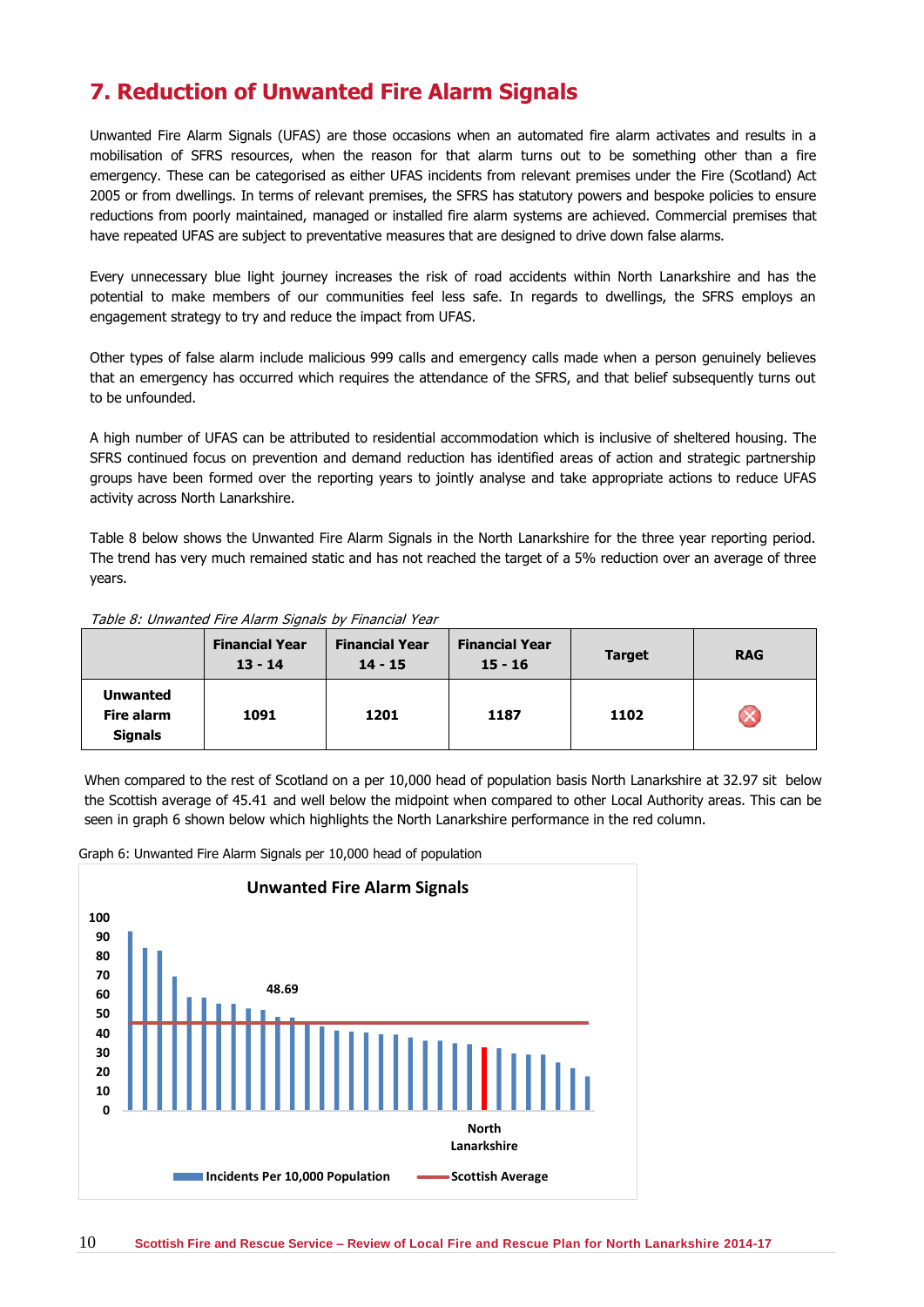#### **The Way Forward**

The review of the Local Fire and Rescue Plan will ensure that the new Service Delivery Plan which will come into force in December 2017 will learn from relevant lessons and areas of good practice. The future plan will align with the Community Safety Planning agenda through the North Lanarkshire Partnership as the partnership moves away from the Local Outcome agreement to the development of Local Outcome Improvement Plans.

The Local Outcome Improvement Plan for North Lanarkshire Partnership identifies shared partnership priorities along with actions and measures of success. These priorities reflect the partnerships commitment to targeting shared resource to reducing inequalities within the communities of North Lanarkshire. It is recognised within the partnership that no organisation can address these priorities in isolation. There is added value in the collective efforts of the whole partnership in working with communities to plan, design and deliver public services to achieve positive outcomes for North Lanarkshire residents.

In recognition of this, the key area of reflection and focus for the SFRS in North Lanarkshire is the striking of a balance between fulfilling the statutory and relevant duties of the Service whilst aligning effectively with the priorities of the partnership.

The four partnership priorities are as follows:

- Community Resilience
- Reducing inequalities in relation to:
- Poverty
- Homelessness
- Looked After Children and Young People (LACAYP)

The existing SFRS Local Fire and Rescue Plan for North Lanarkshire can fairly effectively and comfortably be aligned with the goal of building community resilience. Examples include a focus on reducing death and injuries in relation to Accidental Dwelling Fires, Road Traffic Collisions, Water incidents and other non-fire emergencies and Special Services.

As the local plan evolves and develops into a Local Delivery Plan for 2017-2020, consideration and focus will move to developing initiatives, goals and relevant performance measures in the areas identified in the NLP Local Outcome Improvement Plans.

In support of this the SFRS local Management Team, on behalf of the Local Senior Officer, have engaged in consultation with key partners in local stakeholder organisations within the Partnership (and the wider community) to establish perceived and, where possible, measureable performance by the Service in the areas of these identified key priorities. This feedback will be factored into the development of the new Local Delivery Plan.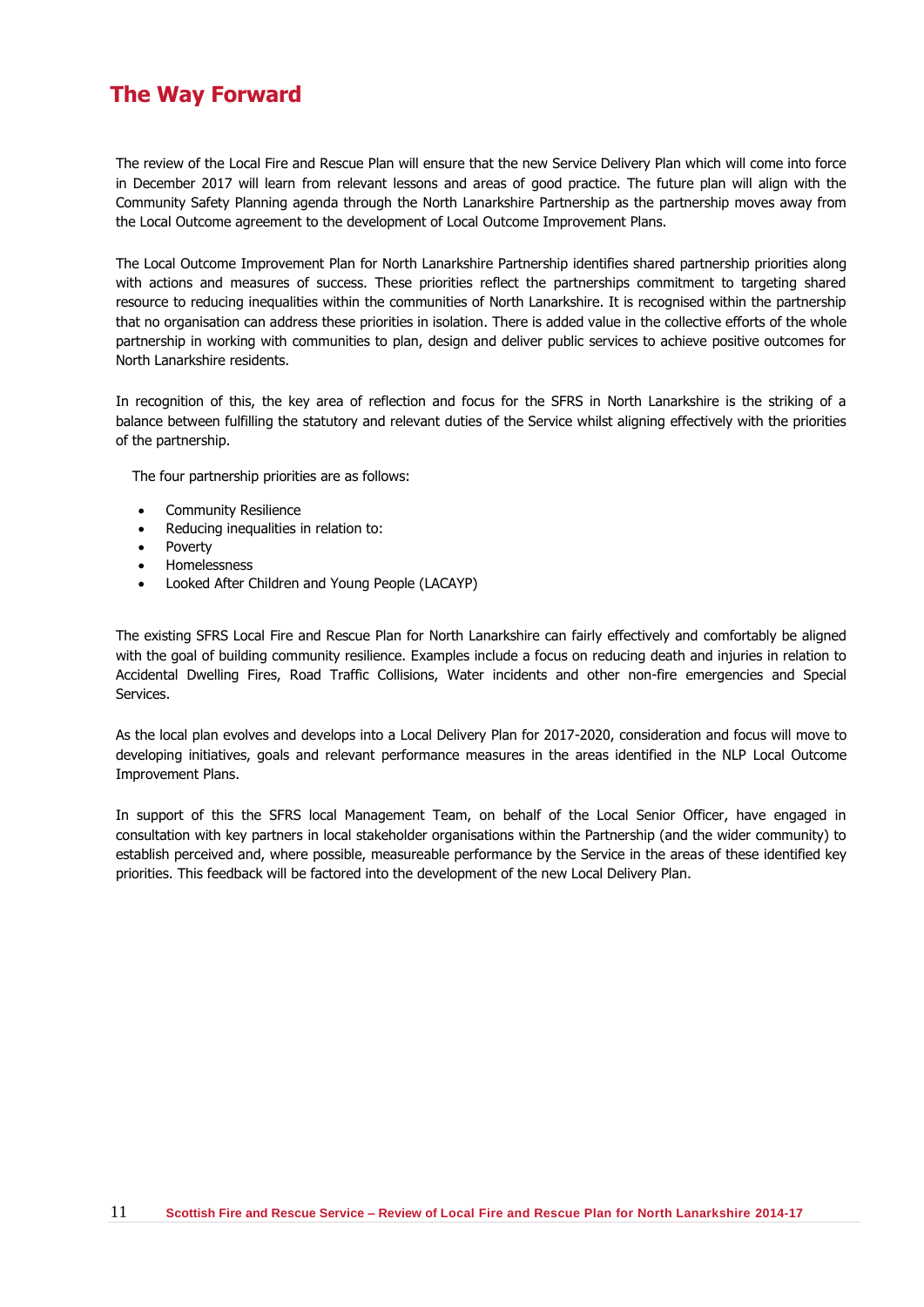# **Glossary of Terms**

| <b>Accidental:</b>                    | Caused by accident or carelessness. Includes fires which accidentally get out<br>of control.                                                                                                                                                                                                                                                                                                                            |
|---------------------------------------|-------------------------------------------------------------------------------------------------------------------------------------------------------------------------------------------------------------------------------------------------------------------------------------------------------------------------------------------------------------------------------------------------------------------------|
| Casualty:                             | Consists of persons requiring medical treatment beyond first aid given at the scene<br>of the incident, those sent to hospital or advised to see a doctor for a checkup or<br>observation (whether or not they actually do). People sent to hospital or advised<br>to see a doctor as a precaution, having no obvious injury, are recorded as<br>'precautionary check-ups'. Casualty figures do not include fatalities. |
| <b>Deliberate:</b>                    | Covers fires where deliberate ignition is suspected                                                                                                                                                                                                                                                                                                                                                                     |
| <b>False Automatic Fire</b><br>Alarm: | Is defined as an event in which the Fire and Rescue Service believes they are called<br>to a reportable fire and then find there is no such incident. These can be Malicious,<br>of Good Intent or caused by Apparatus. The False Fire Alarms recorded for our<br>indicator are those caused by Apparatus, as these constitute a significant majority of<br>False Fire Alarm incidents.                                 |
| <b>Fatality:</b>                      | A casualty whose death is attributed to a fire is counted as a fatality even if the death<br>occurred later. Fatalities associated with Other Incidents can include attendance to<br>assist Police or Ambulance colleagues when a person has been found who has<br>committed suicide, for example. Often there is little we can do as a Service to<br>influence this particular figure.                                 |
| <b>Primary Fires:</b>                 | Includes all fires in buildings, vehicles and most outdoor structures or any fire involving<br>casualties, rescues or fire attended by five or more pumping appliances.                                                                                                                                                                                                                                                 |
| <b>Secondary Fires:</b>               | These cover the majority of outdoor fires including grassland and refuse fires unless they<br>involve casualties or rescues, property loss or if five or more appliances attend. They<br>include fires in derelict buildings but not chimney fires.                                                                                                                                                                     |



**.**